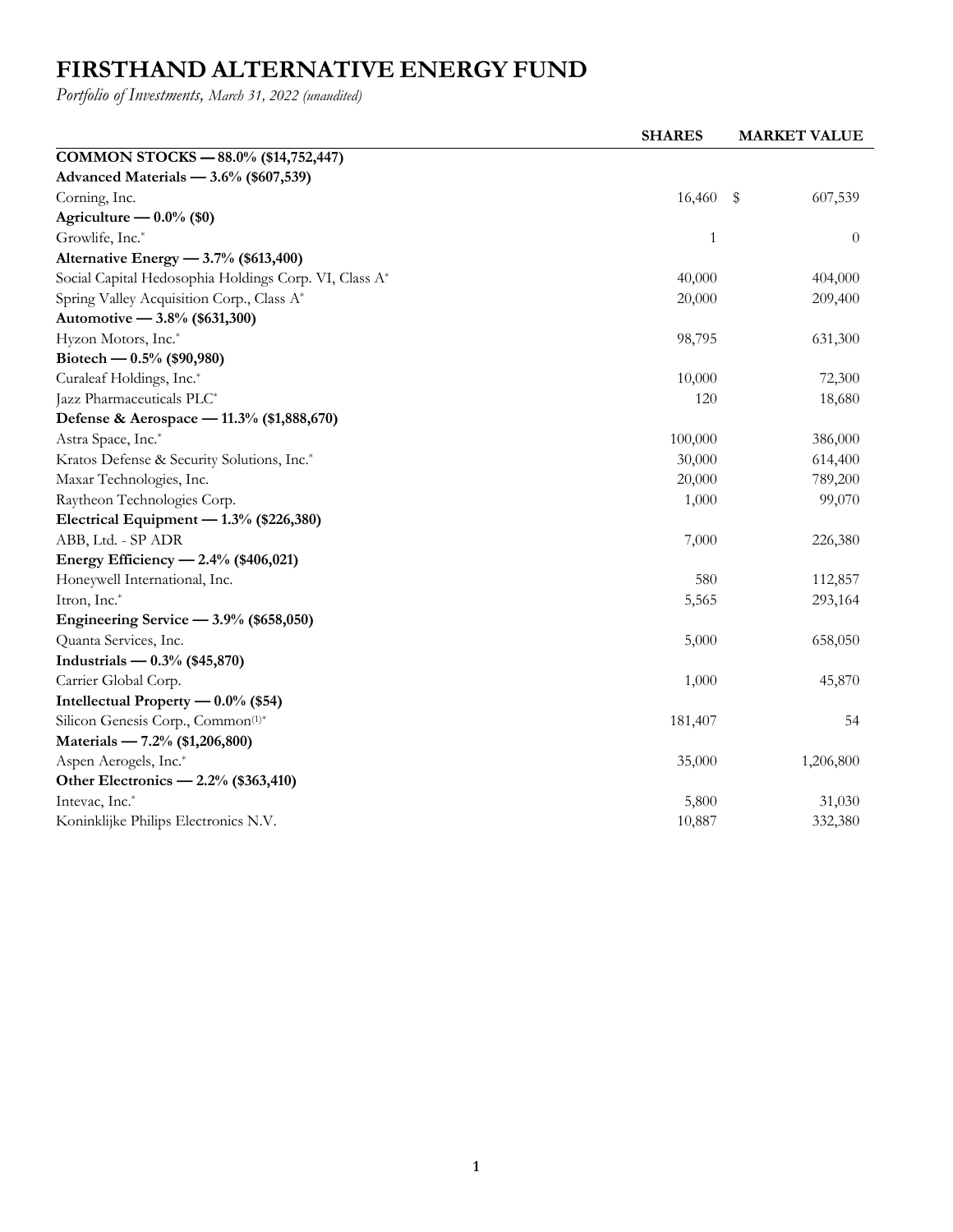## **FIRSTHAND ALTERNATIVE ENERGY FUND - continued**

*Portfolio of Investments, March 31, 2022 (unaudited)*

|                                                                            | <b>SHARES</b> | <b>MARKET VALUE</b> |
|----------------------------------------------------------------------------|---------------|---------------------|
| Renewable Energy - 33.4% (\$5,600,324)                                     |               |                     |
| Amtech Systems, Inc.*                                                      | 6,600         | \$<br>66,396        |
| Enphase Energy, Inc.*                                                      | 5,000         | 1,008,900           |
| First Solar, Inc.*                                                         | 5,000         | 418,700             |
| Iberdrola S.A.                                                             | 24,832        | 272,506             |
| Maxeon Solar Technologies, Ltd.*                                           | 2,491         | 36,070              |
| Orion Energy Systems, Inc.*                                                | 14,000        | 39,200              |
| Sharp Corp.                                                                | 1,100         | 10,382              |
| Siemens Gamesa Renewable Energy S.A.*                                      | 7,271         | 128,496             |
| SolarEdge Technologies, Inc.*                                              | 7,000         | 2,256,590           |
| SunPower Corp., Class B*                                                   | 19,931        | 428,118             |
| Sunrun, Inc.*                                                              | 11,600        | 352,292             |
| ULVAC, Inc.                                                                | 2,700         | 139,724             |
| Vestas Wind Systems A.S.                                                   | 15,000        | 442,950             |
| Semiconductors - 9.5% (\$1,599,753)                                        |               |                     |
| ON Semiconductor Corp. <sup>*</sup>                                        | 5,000         | 313,050             |
| Power Integrations, Inc.                                                   | 1,598         | 148,103             |
| Wolfspeed, Inc.*                                                           | 10,000        | 1,138,600           |
| Services — 4.6% (\$771,600)                                                |               |                     |
| EVgo, Inc.*                                                                | 60,000        | 771,600             |
| Waste & Environment Service — $0.3\%$ (\$42,296)                           |               |                     |
| Advanced Emissions Solutions, Inc.*                                        | 6,800         | 42,296              |
| PREFERRED STOCKS - 0.0% (\$242)                                            |               |                     |
| Intellectual Property - 0.0% (\$242)                                       |               |                     |
| Silicon Genesis Corp., Series 1-C(1)*                                      | 152           | 4                   |
| Silicon Genesis Corp., Series 1-E <sup>(1)*</sup>                          | 3,000         | 238                 |
| WARRANTS $-0.1\%$ (\$9,069)                                                |               |                     |
| Alternative Energy - 0.1% (\$9,069)                                        |               |                     |
| Queen's Gambit Growth Capital*                                             | 13,333        | 9,069               |
| <b>INVESTMENT COMPANY - 12.0% (\$2,010,561)</b>                            |               |                     |
| Fidelity Investments Money Market Fund - Treasury Portfolio <sup>(2)</sup> | 2,010,561     | 2,010,561           |
| <b>Total Investments</b>                                                   |               |                     |
| $(Cost $11,377,240) - 100.1\%$                                             |               | 16,772,319          |
| Liabilities in excess of other assets $- (0.1)$ %                          |               | (17, 774)           |
|                                                                            |               |                     |
| <b>NET ASSETS - 100.0%</b>                                                 |               | 16,754,545<br>\$    |

\* Non-income producing security.

(1) Restricted/illiquid security (0.00% of net assets).

(2) The Fidelity Investments Money Market Fund invests primarily in U.S. Treasury Securities.

*PLC Public Limited Company*

*SP ADR Sponsored American Depositary Receipt*